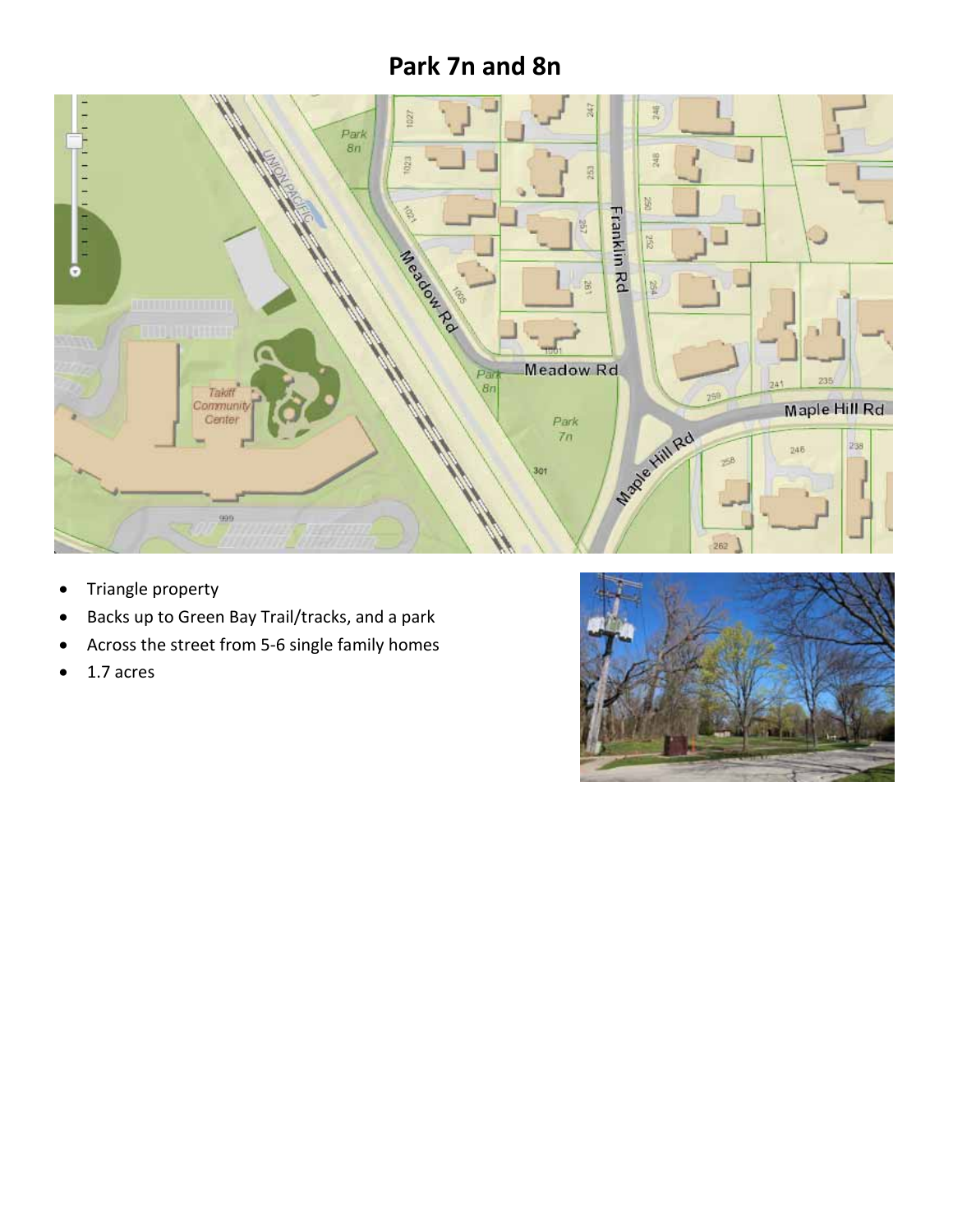# **Park 7n and 8n**

## **PROS**

#### Member #1

No tree removal

#### Member #2

- Train to drown out noise
- Houses are less
- Big shrubs on house across street
- Parking at Takiff
- Minimal impact (relatively) on population
- Good size

## Member #3

• Easy access from Green Bay Trail

#### Member #4

- Only one house is close
- Parking at Takiff or acquire spaces related to train on Old Green Bay
- Fairly central in the community near Takiff

#### Member #5

- One house impacted only
- Takiff Center parking lot

## Member #6

- Not on a major through street
- Screened/good distance from houses
- Not near playgrounds
- Shady sections

#### Member #7

Impacts few homes

#### Member #8

• Only one impacted house

#### Member #9

Few (2) homes nearby

#### Member #10

- Train and Green Bay
- Trail
- Impacts one house
- **Good bushes**

## Member #11

Impacts one house

## **CONS**

#### Member #1

- Parking—designate with Village along inner Green Bay
- Three houses across the street

#### Member #2

• Parking on street

#### Member #3

- House very close by
- Smaller Size
- Street parking only
- Heavy traffic on main road
- Smaller size

#### Member #4

- Limited parking
- Need substantial screening on Meadow Road
- Might need dog turf
- Small

## Member #5

Nearby parking, but...

## Member #6

- Not much parking; street only
- Small

#### Member #7

- Parking
- May be small

## Member #8

• Too small

## Member #9

Limited parking nearby on street

#### Member #10

- Home across street
- Parking not good
- Small

## Member #11

- Parking difficult, maybe get parking spots from train parking
- Small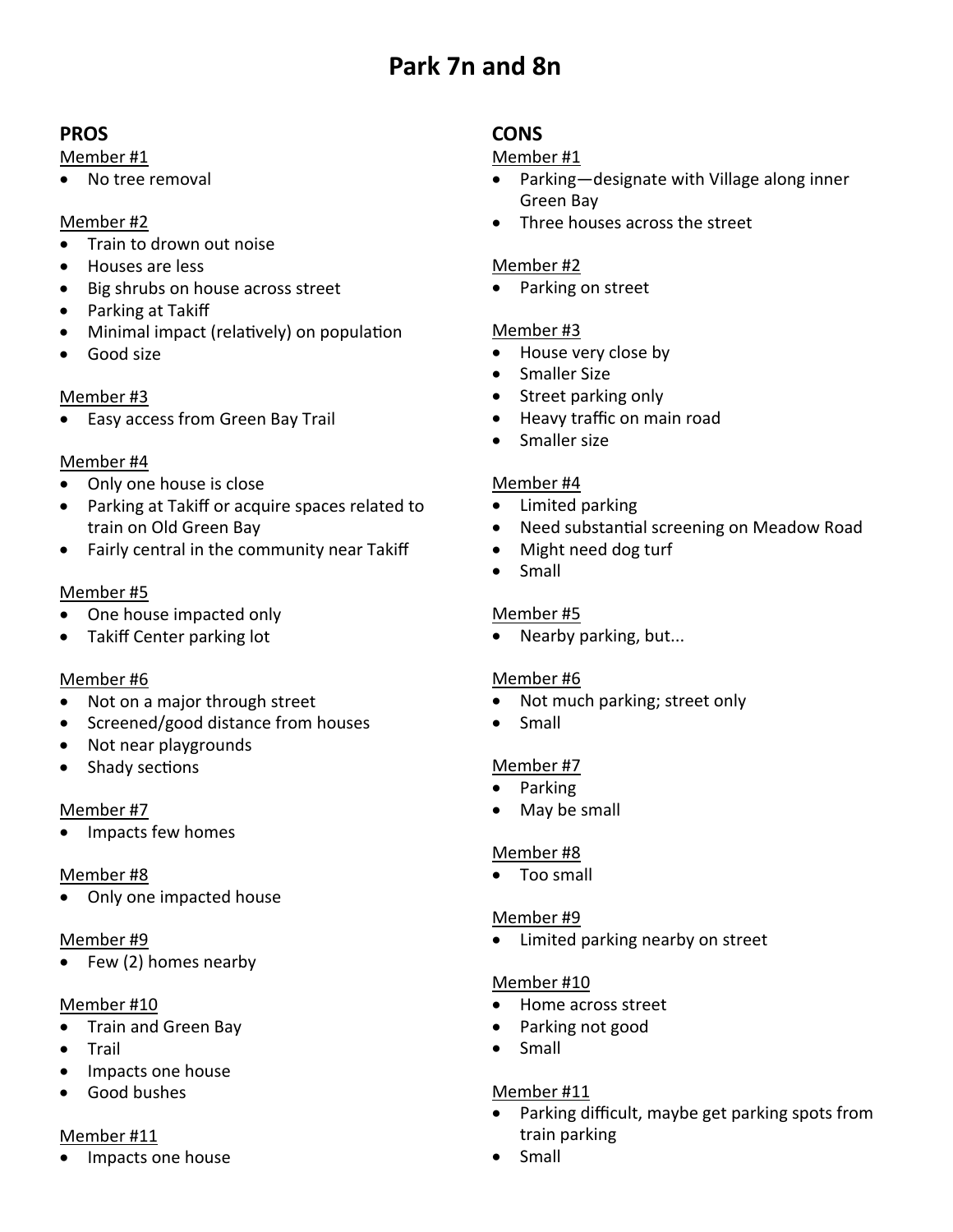# **Park 3n "Sunken Park"**



- One of a series of parks on Old Green Bay Road
- Backs up to residents, two parks, and railroad tracks
- Area recently approved for trail and playground project
- $\bullet$  1.3 acres

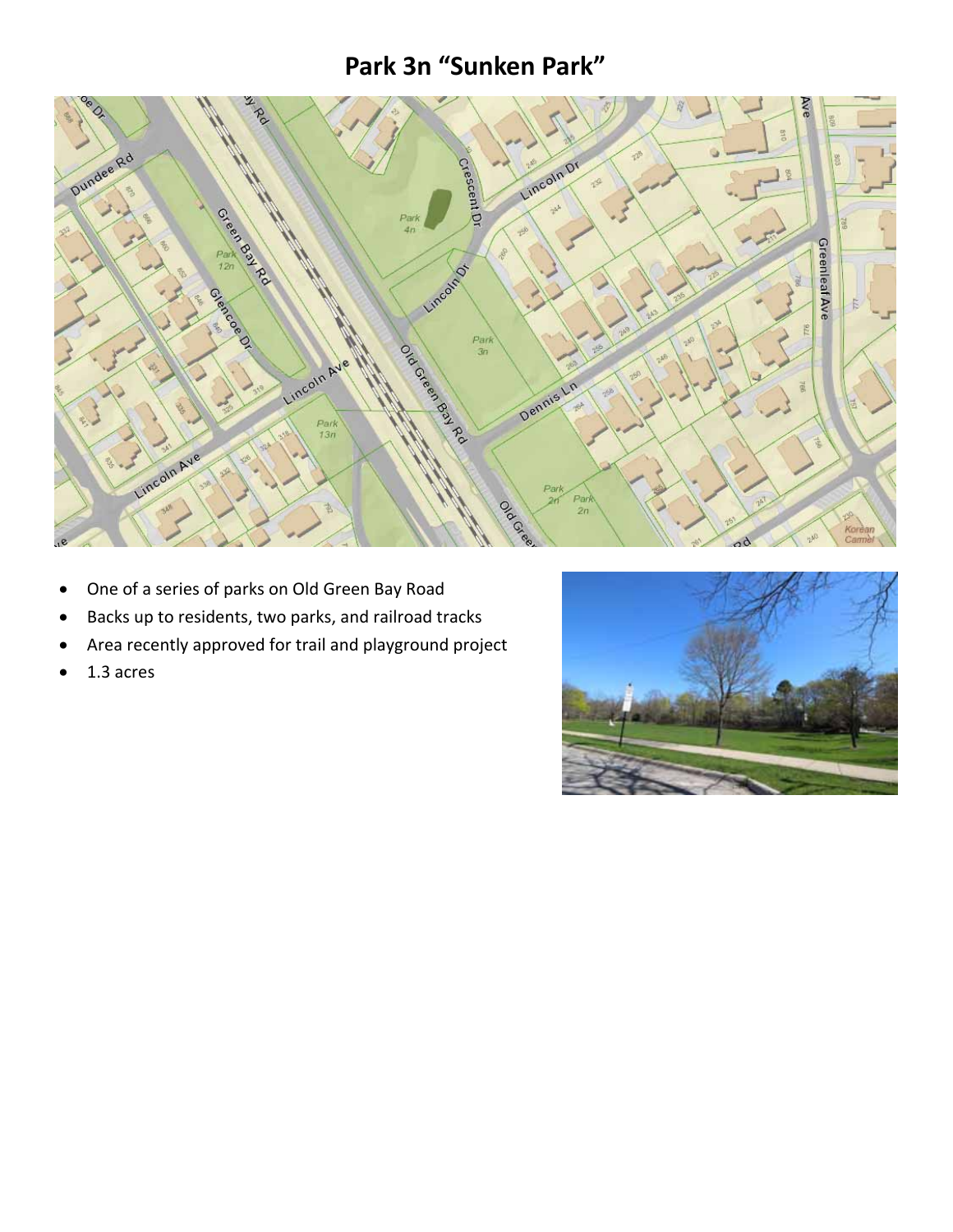# **Park 3n "Sunken Park"**

## **PROS**

#### Member #1

• Parking

## Member #2

- Parking
- Seclusion form housing
- Size

#### Member #3

‐

#### Member #4

- No homes abut the park
- Good size
- Relatively central!
- Ties into Green Bay Trail

#### Member #5

- Good parking
- Large

#### Member #6

- Train lot parking (after 10 on weekends)
- Shady sections (existing trees)

#### Member #7

- Large area
- Only impacts two houses?

#### Member #8

• Few houses

#### Member #9

• Parking on Old Green Bay Road after 10

#### Member #10

- Good size
- Seems isolated, less neighbors
- Good parking??
- Hardly used!!

## Member #11

• Better parking

## **CONS**

#### Member #1

Trail will reduce space available

#### Member #2

‐

#### Member #3

- Only open play space in this area
- Neighbors already upset with walking trail
- House close by, no barrier in winter

## Member #4

- Drainage
- No shade
- Neighbors not happy

#### Member #5

• Neighbors

#### Member #6

- Proximity to future park/splash pad
- Conflict with forthcoming paths/changes
- Hostile neighbors

#### Member #7

- Drainage issue
- Big open field for kids to play
- Will ultimately be small

## Member #8

- Drainage issues
- Will be used for path

#### Member #9

- Drainage
- Size—small
- Neighbors concerned about noise

#### Member #10

• Only open space on this side of town

#### Member #11

Very close to houses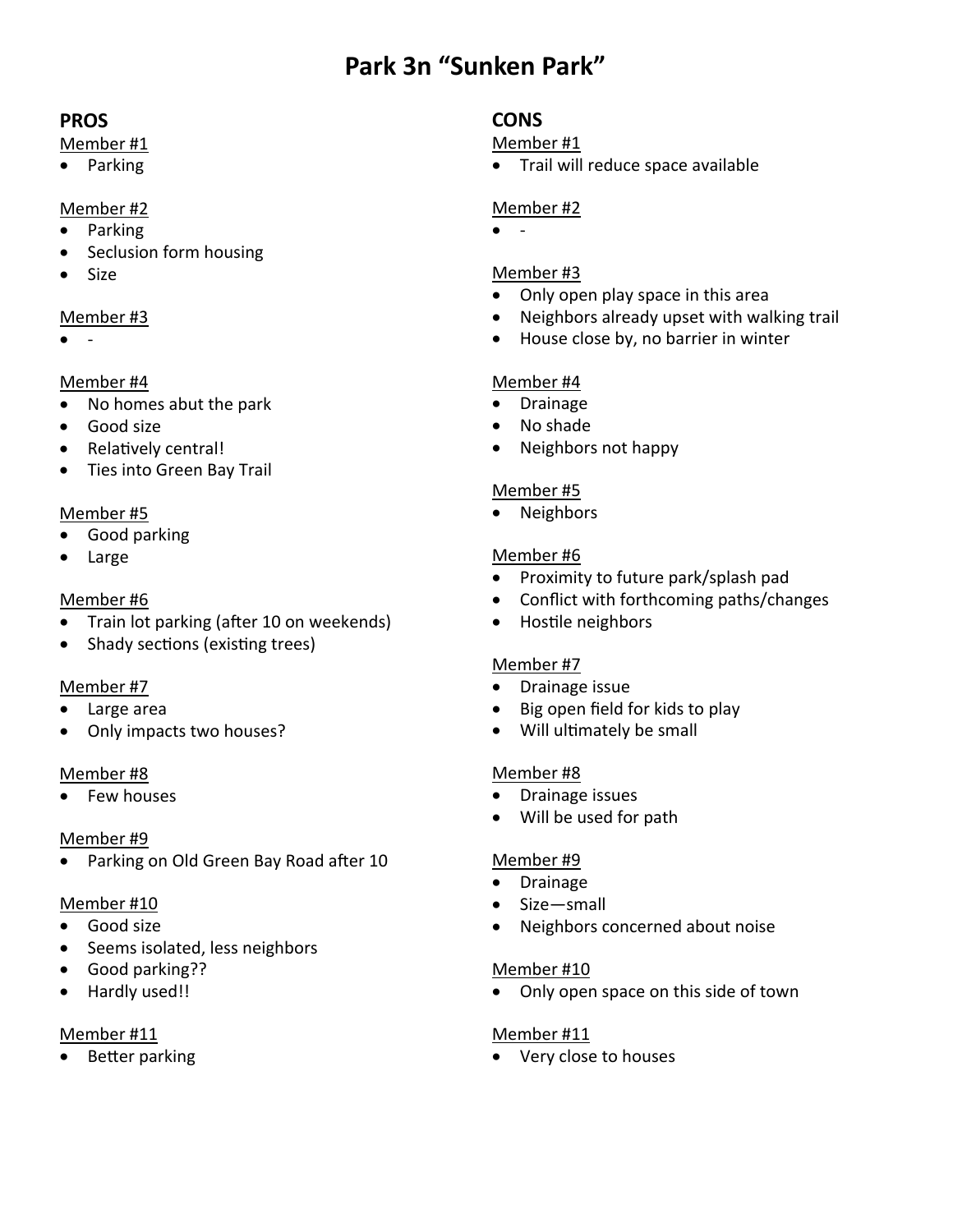# **WaƩs Park**



- Not on athletic fields
- Street parking
- No drinking fountain

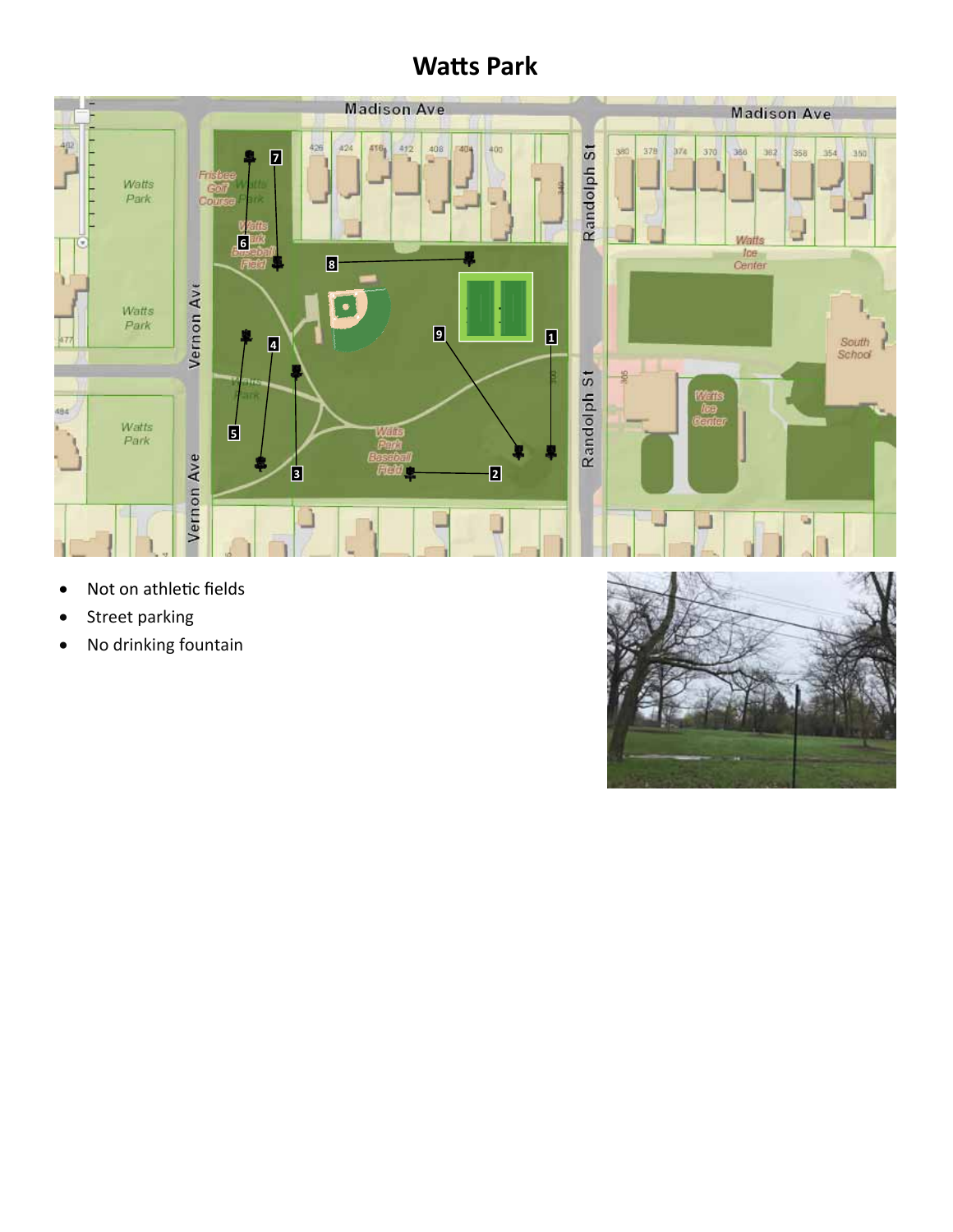# **WaƩs Park**

## **PROS**

#### Member #1

 $\bullet$   $\qquad$ 

## Member #2

 $\overline{a}$ 

## Member #3

- Already a recreational area
- Lots of parking

## Member #4

- Over an acre, good size
- Already noisy as park use
- Parking available
- Shade

## Member #5

‐

## Member #6

- Bigger
- Tree buffer to houses
- Already established as noisy (hockey, ball, etc.)
- Shady sections/existing trees

## Member #7

• Large rec space

## Member #8

No houses

## Member #9

Size

## Member #10

- Parking seems good
- Good size
- Good for limited hours
- Low neighbor impact

## Member #11

- Great area
- Already noisy as park use

# **CONS**

## Member #1

- Moving current activity to less desirable area
- Already much activity for this neighborhood

## Member #2

- Parking
- Frisbee golf
- Sled Hill
- School proximity

## Member #3

- Frisbee golf would move
- Already a recreational area

## Member #4

Would have to relocate Frisbee golf

## Member #5

• Move Frisbee golf

## Member #6

Moving Frisbee golf/sled hill

## Member #7

- Busy park
- Parking
- Would have to relocate Frisbee golf

## Member #8

• Have to move Frisbee golf

## Member #9

- Sledding hill, Frisbee golf
- Neighbors
- Parking when heavily used

## Member #10

- Relocate golf
- Move golf

## Member #11

- Move Frisbee golf
- Parking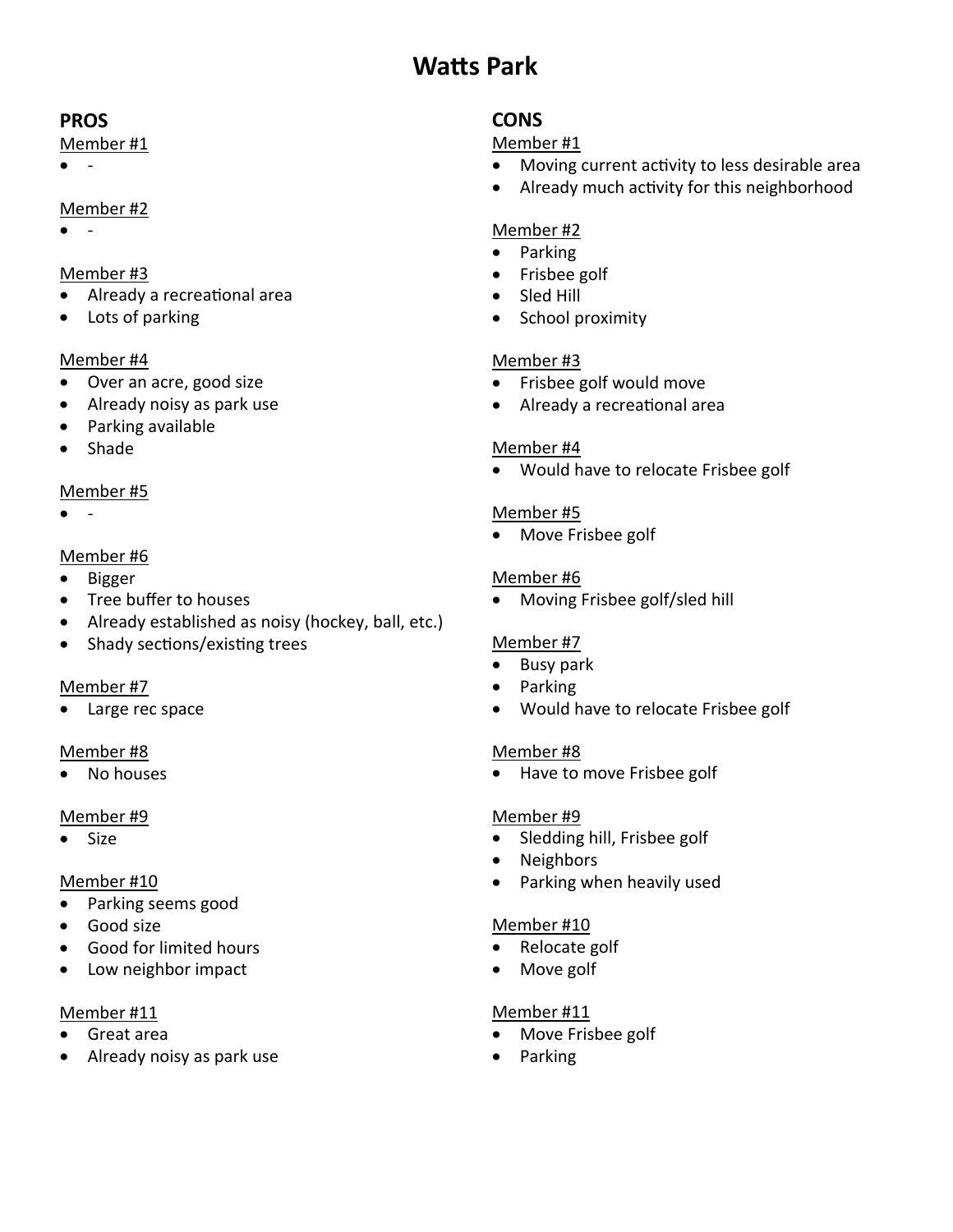# **Shelton Park**



• Southwest, closest to the tracks

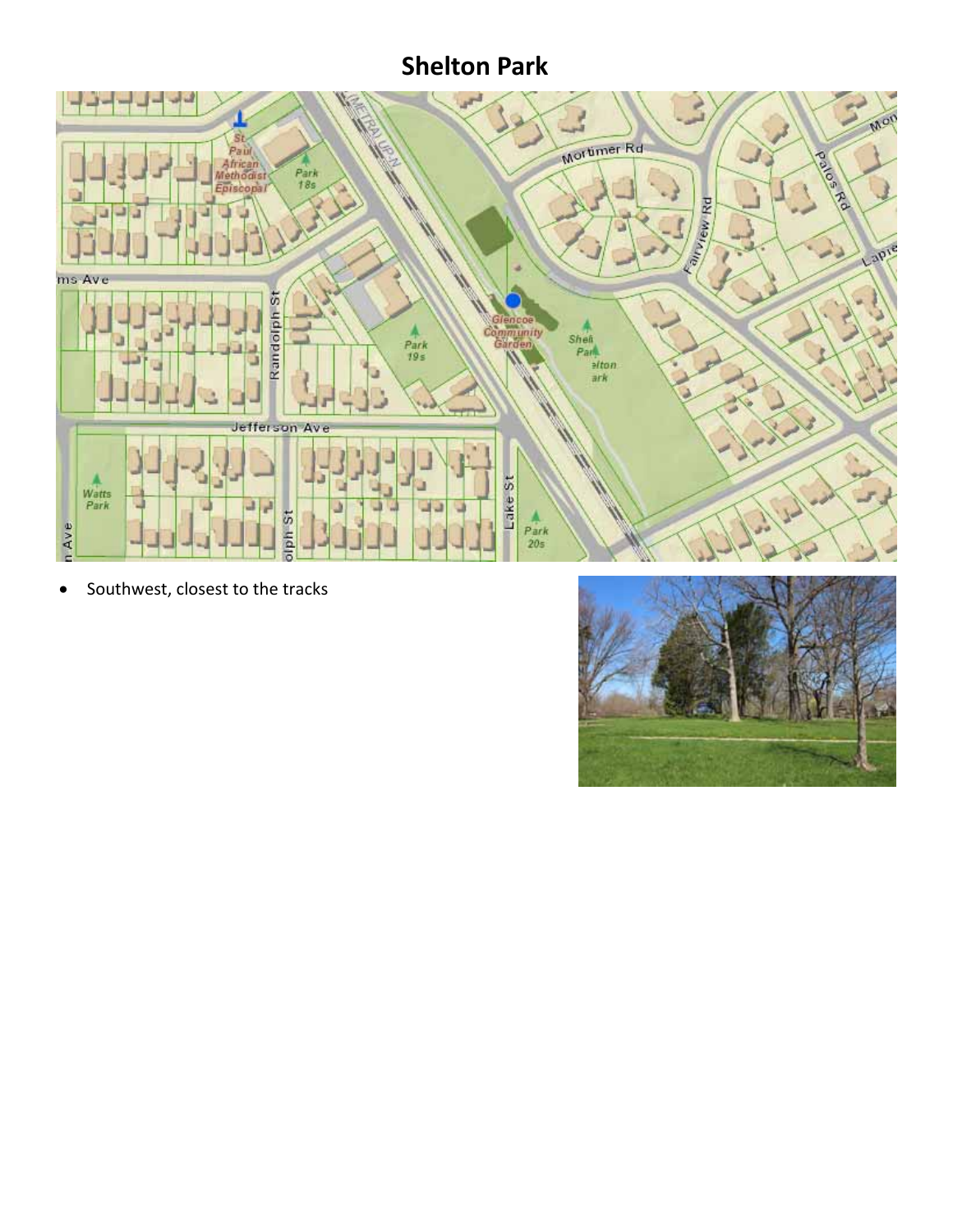# **Shelton Park**

## **PROS**

#### Member #1

- Parking
- Dogs can get in and play when walking along Green Bay Trail
- Train noise already

#### Member #2

● Less homes impacted (2-4 homes)

#### Member #3

- There's space away from houses
- Good parking
- Easy access of Green Bay Road

#### Member #4

- Good space
- Parking
- Could use a more secluded portion of this
- Nice tie in to the Green Bay Trail
- Shade

## Member #5

 $\bullet$ 

## Member #6

- Bigger
- Differing grades and existing trees
- Various parking options
- Not near too many houses
- Doesn't front on major street
- Parking

## Member #7

- More space to work with—can fix drainage and maybe redirect path
- Parking
- Along Green Bay Trail

## Member #8

‐

## Member #9

- Parking on Village lot?
- Known park
- Hidden and quiet
- Away from school

## Member #10

- Could have parking on west side if Village put snow elsewhere
- Good parking

## Member #11

- Impacts least amount of houses
- Good parking
- Good place to build berm
- Adjacent to Green Bay Trail
- Wonderful place to build a park

## **CONS**

#### Member #1

 $\bullet$   $\qquad$ 

## Member #2

 $\bullet$   $\qquad$ 

## Member #3

• There are a few houses who would be impacted

## Member #4

• Some houses

## Member #5

 $\bullet$  -

## Member #6

• Hostile neighbors?

## Member #7

• Impact several houses

## Member #8

 $\bullet$   $\qquad$ 

## Member #9

 $\bullet$   $\bullet$ 

## Member #10

Neighbors to east have complained in past

## Member #11

‐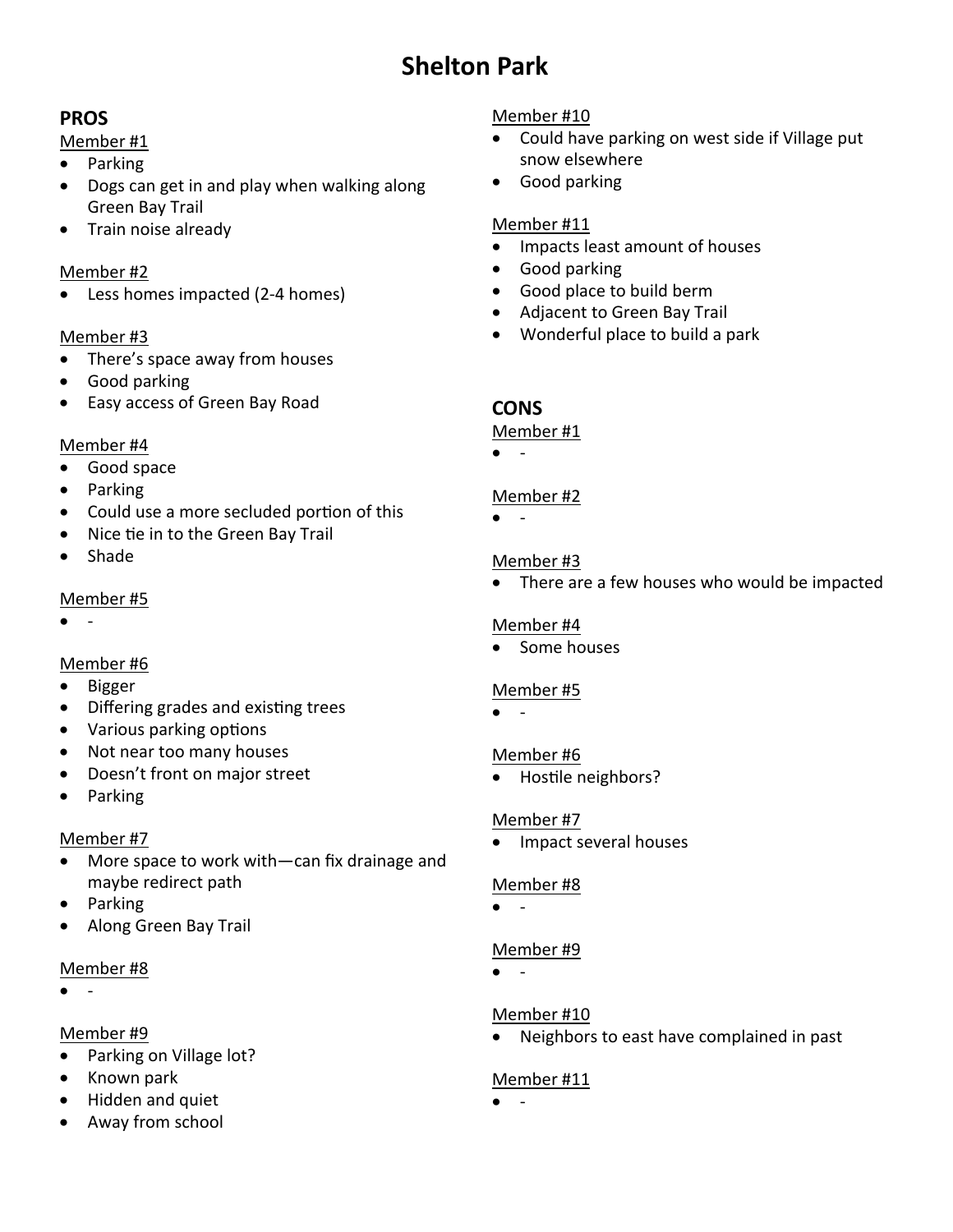# **Parks 21s2 and 22s**



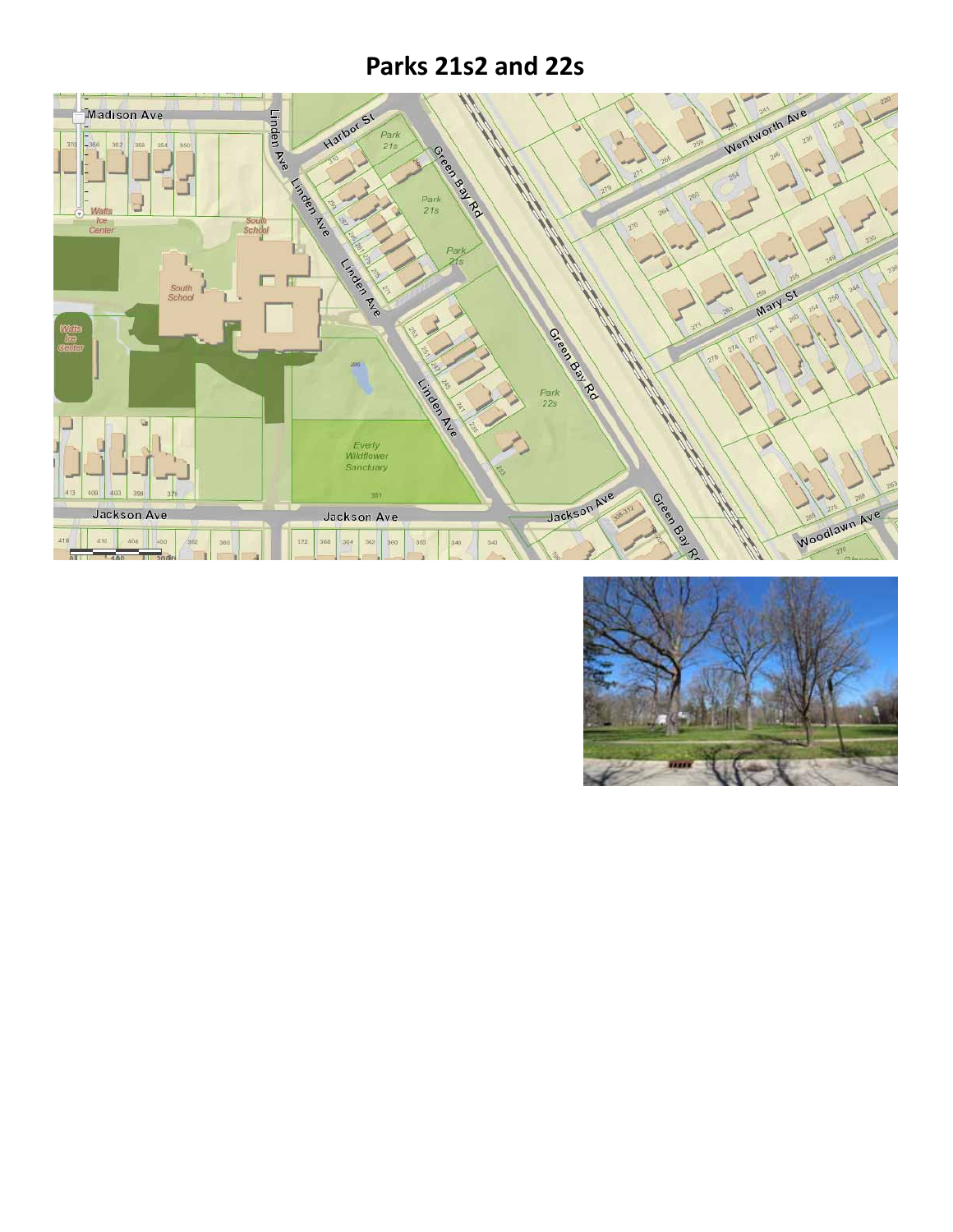# **Parks 21s2 and 22s**

## **PROS**

#### Member #1

 Buffer of Green Bay Road and train + north side park area

#### Member #2

 $\bullet$   $\qquad$ 

#### Member #3

- Not as many houses—just one side
- More open space
- Shady

## Member #4

- Very large
- Not much residential conflict
- Screening belongs to park district
- Good size

#### Member #5

 $\bullet$  -

#### Member #6

- Existing trees; shady sections
- No neighbors on two sides
- Bigger

#### Member #7

- Large area
- Busy (noisy) due to train and Green Bay
- Shaded with trees

#### Member #8

 $\bullet$   $\qquad$ 

## Member #9

- Parking on street on weekends
- Opportunities for long narrow run away from houses
- Parking opportunity on south Linden

#### Member #10

- Next to Green Bay
- Good size
- Nice land

#### Member #11

- Large parcel
- Would be a good buffer

## **CONS**

## Member #1

• Parking?

## Member #2

- Lots of homes
- Off leash dog on Green Bay
- South School safety proximity
- Parking

## Member #3

• Parking tough here

## Member #4

- Parking limited!
- Busy street if dog escapes
- Noisy

#### Member #5

Parking—re: South School

#### Member #6

- Fronts on Green Bay; dangerous if dogs escape/ gates left open
- Proximity to school
- Parking limited/congestion

#### Member #7

- Parking
- Impacts several homes
- Near school

#### Member #8

Parking is very limited

## Member #9

- Neighbors
- Parking during school days limited

#### Member #10

- Homes
- Parking

#### Member #11

• Parking huge problem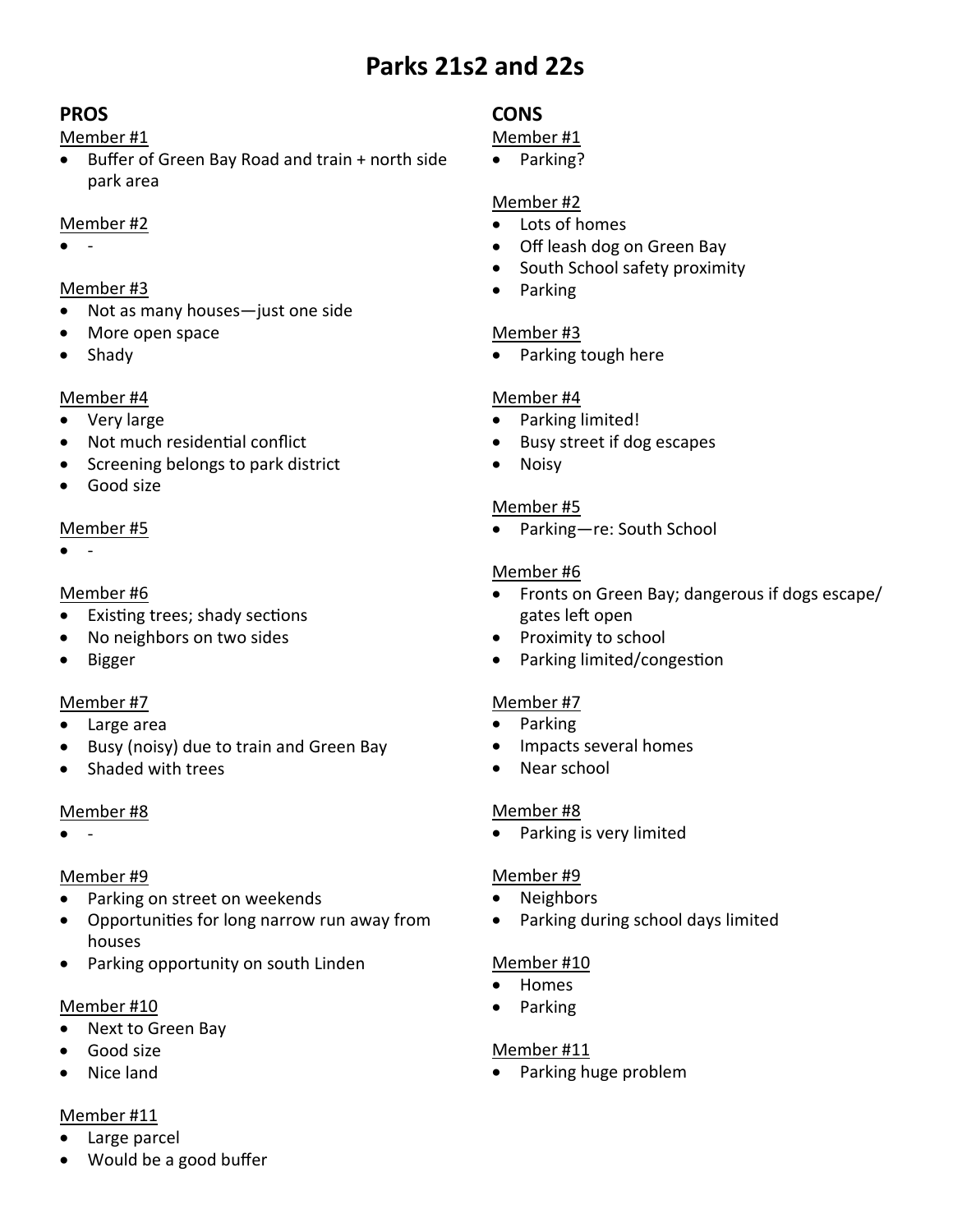# **Green Bay Road and South Avenue**